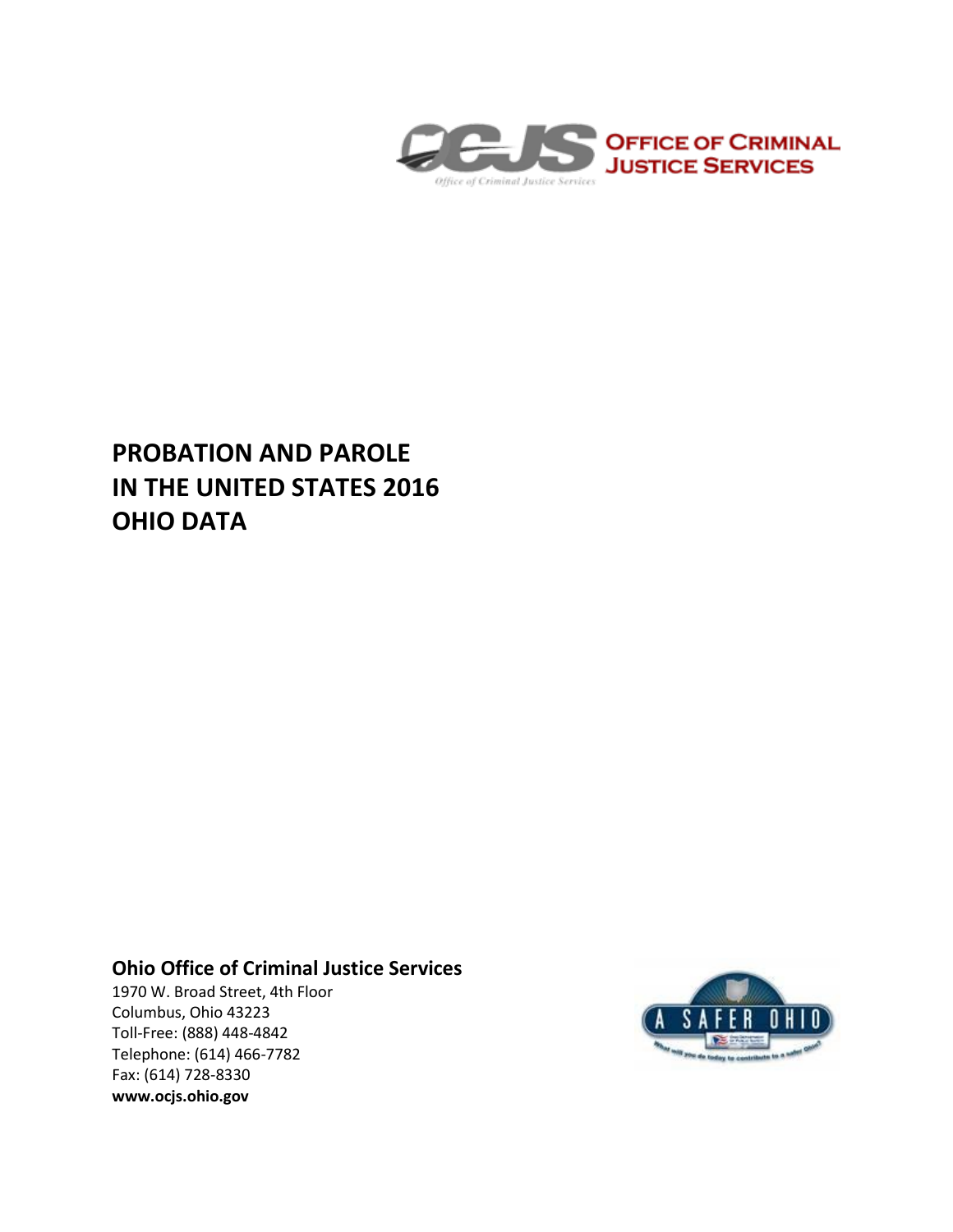### **PROBATION AND PAROLE IN THE UNITED STATES, 2016**

In April 2018 the Bureau of Justice Statistics released *Probation and Parole in the United States, 2016.*  Data come from the 2016 Annual Probation Survey and the 2016 Annual Parole Survey. The surveys cover the federal system, all 50 states, and the District of Columbia.

Probation is defined here as a court-ordered period of correctional supervision in the community, generally as an alternative to incarceration. Parole is defined as a period of conditional supervised release in the community following a prison term.

The following are highlights taken from this report.

- At yearend 2016, an estimated 4,537,100 adults were under community supervision. The majority, 81%, were on probation, while 19% were on parole.
- In Ohio, approximately 256,400 adults were under community supervision at the end of 2016, an increase of 0.7% from January 1, 2016.

### **Probation statistics**

- The U.S. probation population decreased 1.4% in 2016 to 3,673,120 adults on probation.
- At yearend 2016, the probation supervision rate was 1,467 probationers per 100,000 adult U.S. residents, or 1 in 68 U.S. adult residents.
- Ohio ranked third highest in the total number of adults on probation, behind Texas and California, with an estimated 236,754 probationers by yearend 2016. This represents an increase of 0.2% from January 1, 2016 to December 31, 2016.
- Ohio's probation rate of 2,624 per 100,000 adult residents was greater than the national rate of 1,466 per 100,000 adult residents.

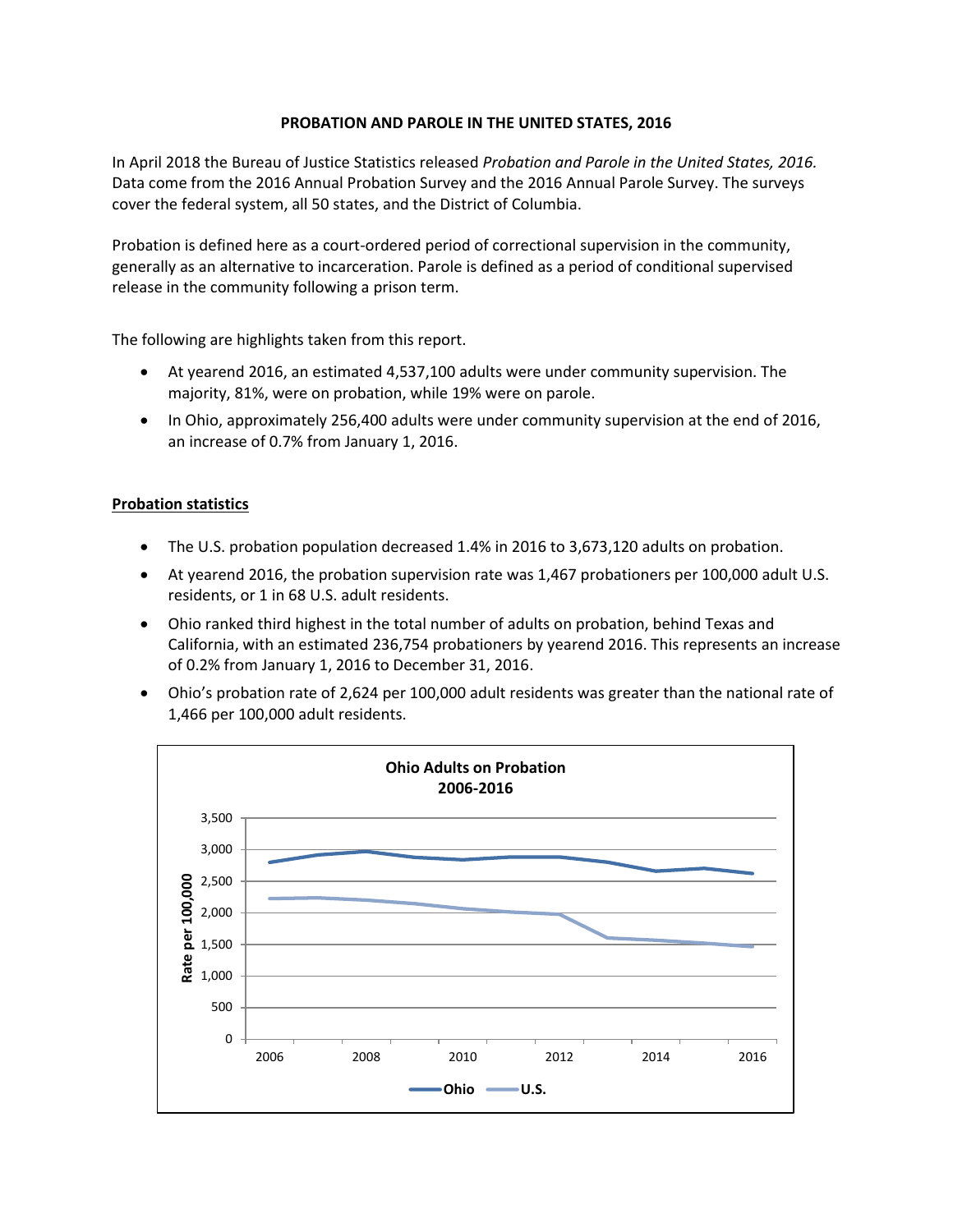#### **Parole statistics**

- The parole population in the U.S. increased 0.5% in 2016 to 874,777 adults on parole.
- In 2016, 349 persons per 100,000 adult U.S. residents were under parole supervision, or 1 in 287 U.S. adult residents.
- Ohio ranked tenth highest in the nation, with 19,634 adults on parole by yearend 2016. This represents an increase of 7.4% from January 1, 2016 to December 31, 2016.
- Ohio's parole rate of 218 per 100,000 adult residents was less than the national average of 349 per 100,000 adult residents.